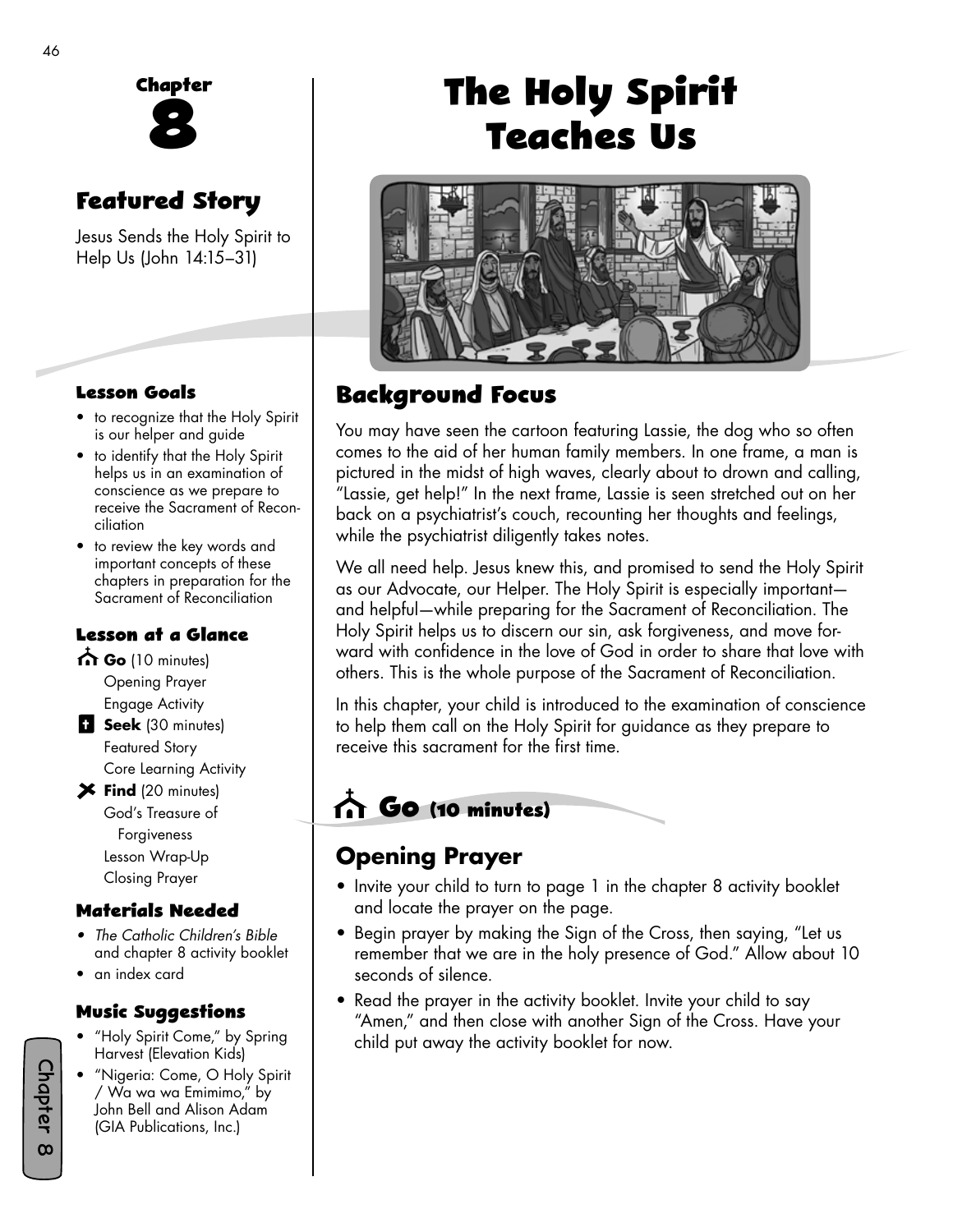### **Engage Activity**

- Ask your child to name some of the helpers in their life *(community helpers like police officers and firefighters, helpers at school, helpers at home)*. Write these on a piece of paper.
- Consider aloud some of these helpers. Choose some and ask:
	- ¾ How does this helper help you?
	- ¾ How does this helper make your life safer or better?
- Tell your child that today they will learn about another helper that Jesus sent to us, the Holy Spirit. They will learn more about all the ways the Holy Spirit helps us in our lives, and how the Holy Spirit helps us prepare to receive the Sacrament of Reconciliation.

# **Seek (30 minutes)**

### **Featured Story**

- Invite your child to find John 14:15–31 in *The Catholic Children's Bible* (pages 1689 and 1692).
- Direct your child to turn to the Featured Story on page 1690 and place an "I found it!" sticker on the page. Tell them that the words between the leaves on the page are a shortened version of the Scripture verses on pages 1689 and 1692.
- Ask your child to look at the artwork on pages 1690–1691, and invite them to describe what they see in the artwork.
- Introduce the Bible story by explaining that after Jesus died and rose from the dead, he went back to Heaven to be with his Father. Tell them that before he left, Jesus promised to send a helper for us, the Holy Spirit.
- Read the Bible story aloud. Then ask several questions to check for comprehension, such as these:
	- ¾ Who is the Helper that Jesus promised? *(the Holy Spirit)*
	- ¾ How will the Holy Spirit help you? *(The Holy Spirit will teach us and help us remember all that Jesus said.)*
	- ¾ What does the Holy Spirit bring us as a gift from Jesus? *(peace)*
- Conclude by reminding your child that because the Holy Spirit brings us peace, we can share that peace with others. Ask your child: How can we share peace? *(by being kind, by forgiving others, by helping others)*
- Invite your child to turn to page 2 in the activity booklet and complete the activity. *Answers: Helper, forever, Spirit, truth, remains, in, Holy Spirit, teach, remember, told, peace, worried, afraid*

#### **Understand It!**

- Read aloud Understand It! on page 1687, or invite your child to read it.
- Invite your child to summarize what they just heard, asking key questions about the reading to check for comprehension.
- Review these key points:
	- ° The great gift of Jesus to us is the Holy Spirit.
	- ° The Father, the Son, and the Holy Spirit are all one God. They are the three Persons of the Holy Trinity.
	- ° We receive the Holy Spirit's power at Baptism.
	- ° The Holy Spirit is our Helper. We cannot see him, but he works within us.
	- ° The Holy Spirit helps us to understand what Jesus taught and to act on it through the good ideas we have.
	- ° The Holy Spirit is at work in us each day. We can ask him for help and guidance.

#### **Live It!**

- Invite your child to read Live It! on page 1687 or read it aloud yourself.
- Give an index card to your child if time permits. Instruct your child to copy the Holy Spirit prayer onto the index card and place it in the Bible as a bookmark.

Chapter 8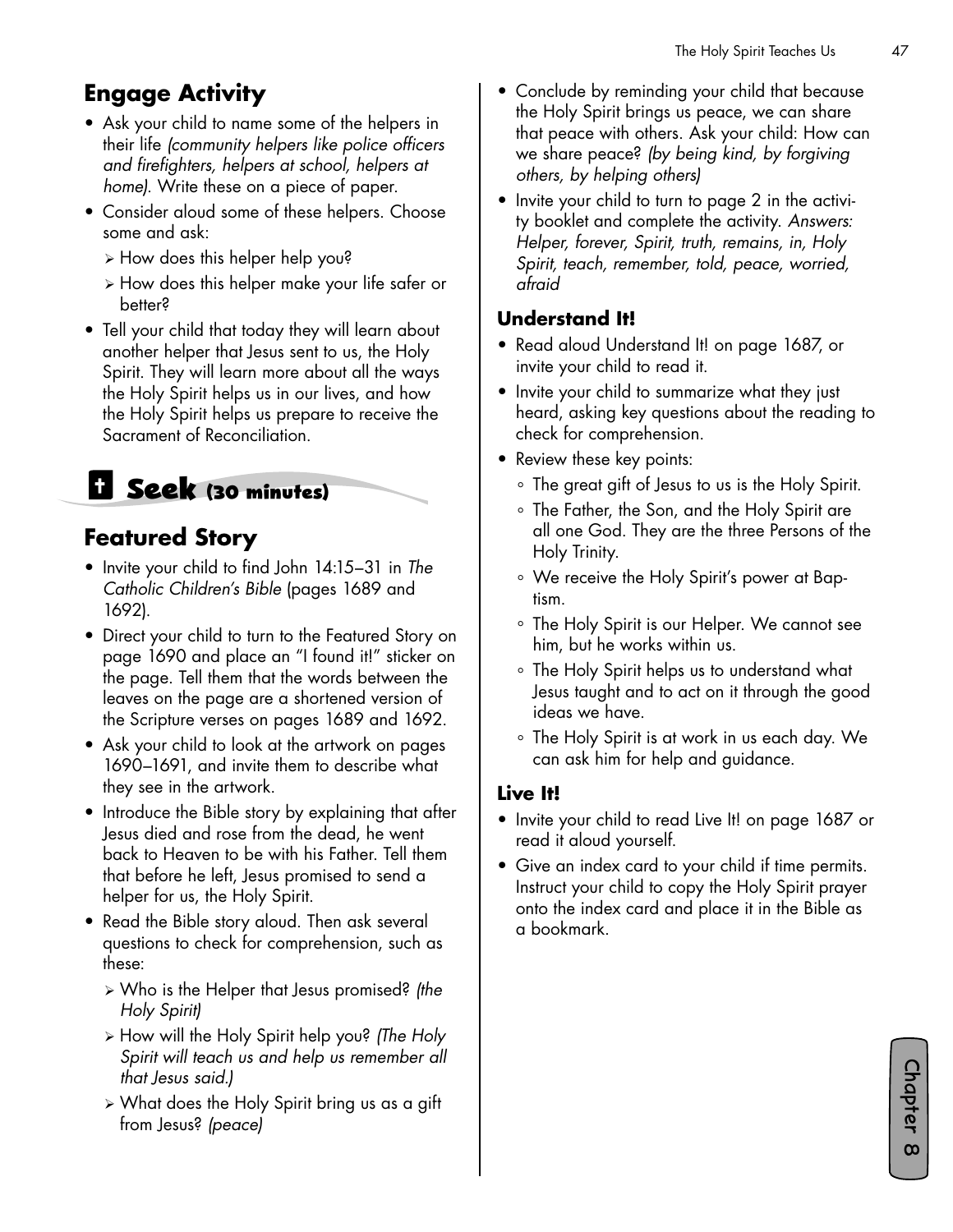#### **Tell It!**

- Ask your child to look at the images in Tell It! on page 1687.
- Direct your child's attention to the second frame. Explain that the Holy Spirit is often shown as a dove, because a dove is a sign of peace.
- Encourage your child to summarize the Bible reading, using the images in Tell It!
- Have your child use some of the smaller stickers to mark parts of the Featured Story pages that capture their interest. Tell them that they can keep any remaining stickers to be used at a later time as they explore the Bible by themselves.

### **Core Learning Activity**

#### **An Examination of Conscience**

- Explain that one of the special things the Holy Spirit helps us with is our preparation for the Sacrament of Reconciliation.
	- ¾ The Holy Spirit helps us remember things we have done for which we are sorry and want to ask forgiveness. The Holy Spirit helps us to be honest and truthful with ourselves.
	- ¾ Today, we will ask the Holy Spirit for help to think of sins we want to confess in the Sacrament of Reconciliation. This thinking-over of what we have done and any sins we have committed, how we could have better kept the Ten Commandments and been better followers of Jesus, is called an **examination of conscience**.
- Remind your child that each of us has a conscience, that is, an inner knowledge of what is right and what is wrong. Tell them that when we examine our conscience, we look at things we have done and remember things we have done that were right and good. Explain that we also remember things we have done that were not right, that caused a problem for ourselves or for someone else.
- Explain that we will now examine our consciences together. Begin in these or similar words:
	- ¾ Let us quiet ourselves. Hands, be still. Feet, be still. Fold your arms or hands on top of the desk. You may put your head down if it helps you to listen. I will ask a question for you to think about. Answer it in your heart, just for yourself. When it is time for you to prepare for your confession, ask the Holy Spirit to help you remember this examination of conscience.
- Continue with the following questions. Pause between each one.
	- ¾ Have I used God's name and the name of Jesus with respect? *(pause)*
	- ¾ Have I honored God by saying my prayers? *(pause)*
	- ¾ Have I done my best to pay attention at Mass and to pray and sing with my parish? *(pause)*
	- ¾ Have I shown love to my parents and others who care for me by listening to them and always doing as they ask? *(pause)*
	- ¾ Have I lied to my parents or my teachers? *(pause)*
	- ¾ Have I been helpful to my brothers and sisters? Have I been mean to them? *(pause)*
	- ¾ Have I treated others in a kind and friendly way? Or have I been mean to others? *(pause)*
	- ¾ Have I played fairly? *(pause)*
	- ¾ Did I call names or tell lies about someone? *(pause)*
	- ¾ Did I share my things with others? *(pause)*
	- ¾ Have I treated the belongings of others carefully? Have I taken what does not belong to me? *(pause)*
- End by praying: "Jesus said, 'Peace is what I leave with you; it is my own peace that I give you. I do not give it as the world does. Do not be worried and upset; do not be afraid.' (John 14:27) Thank you, Holy Spirit! Be with us always. Amen."
- Invite your child to share what they felt during this activity. Explain that sometimes we can feel sad when we remember some things we have done wrong, but this sadness is true sorrow, and it will turn to joy after we receive the Sacrament of Reconciliation.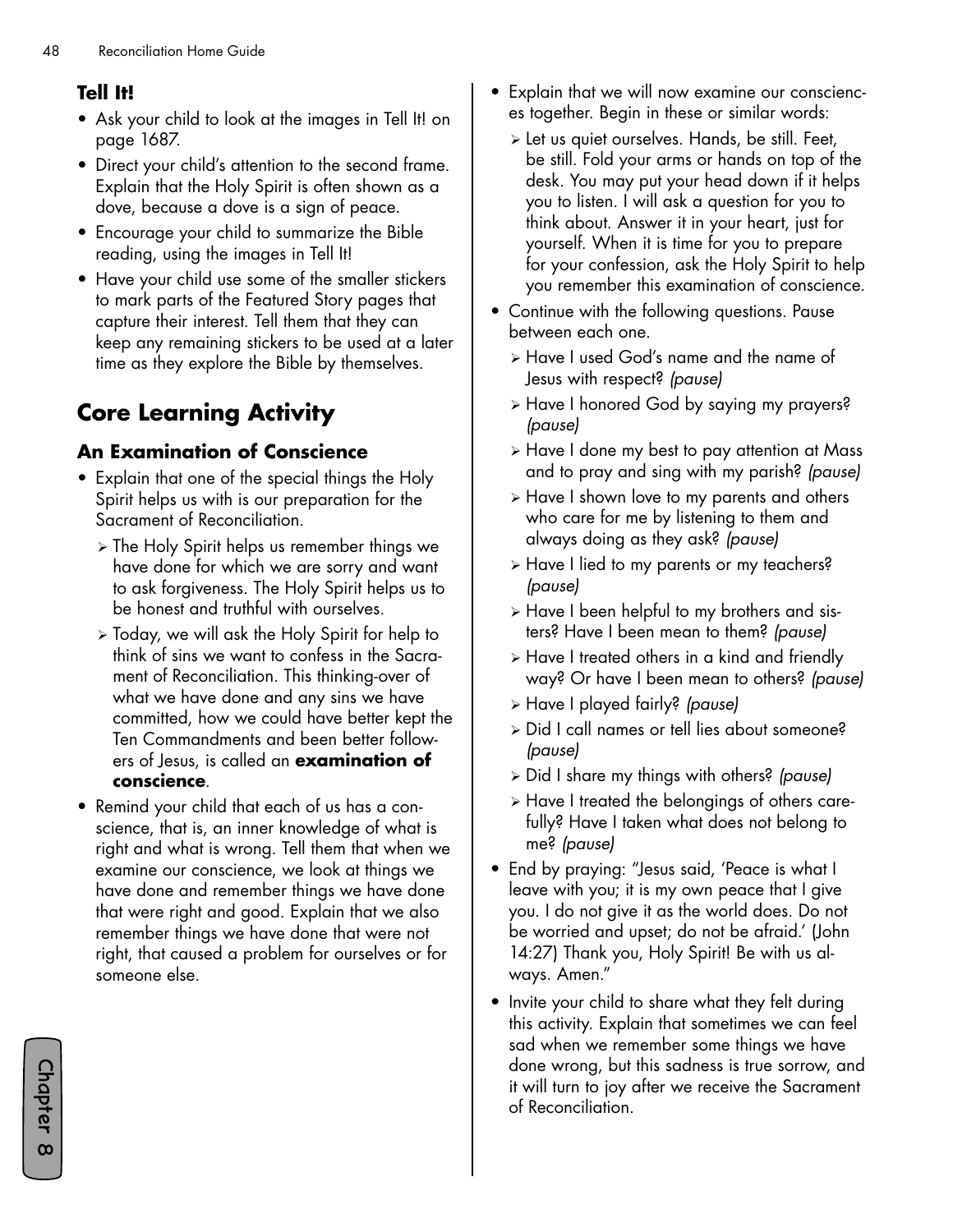- Explain that the Holy Spirit is our Helper and will help us to live the way Jesus taught. Tell your child that the Holy Spirit reminds us of all the things we have done and helps us to prepare for the Sacrament of Reconciliation with honesty and courage.
- Explain that as followers of Jesus, we try to live by the Golden Rule that Jesus taught us:

"Do for others what you want them to do for you" (Matthew 7:12).

Ask your child to turn to page 1990 in *The Catholic Children's Bible* to find this Golden Rule printed above the Ten Commandments.

• Remind your child that the examination of conscience is printed on page 3 in *The Rite of Reconciliation and Key Words* booklet. Suggest that they bring this examination of conscience to church and review it before receiving the sacrament.

# **Find (20 minutes)**

#### **God's Treasure of Forgiveness**

- Recall the previous lessons with your child by playing a simple game. Set up a blank piece of paper with numbers in a list from 1 to 10.
- Ask the first question (using the questions below). If your child gets the correct answer, invite them to put a check mark next to the question number. (Hints can be given if they are needed.)

#### **Review Questions for This Activity**

- 1. What do we call God's life in us? *(grace)*
- 2. When we disobey God's Law, we call it what? *(sin)*
- 3. What is the Great Commandment that Jesus taught us? *(to love God and to love others as ourselves)*
- 4. When we fail to love fully, where can we ask for forgiveness? *(in the Sacrament of Reconciliation)*
- 5. Why did God give us rules? *(to keep us safe and happy)*
- 6. How is an accident different from a sin*? (An accident is something unexpected that you did not choose to happen; a sin is a deliberate choice.)*
- 7. What is the difference between a mortal sin and a venial sin? *(A mortal sin separates us from God; a venial sin harms our relationship with God and others. We must confess a mortal sin and ask forgiveness as soon as possible.)*
- 8. What prayer do we say in the Sacrament of Reconciliation to express our sorrow for our sins? *(an Act of Contrition)*
- 9. When can we call on Jesus for help? *(anytime, but especially in the Sacrament of Reconciliation)*
- 10. What happens when we receive absolution in the Sacrament of Reconciliation? *(Our sins are forgiven and we are given the gift of peace.)*
- Expand the questions, if you like, by formulating extra questions based on the activity worksheets.
- End the game by assuring your child that they are ready to receive the Sacrament of Reconciliation!
- Invite your child to turn to page 3 in the activity booklet and complete the activity. *Answers: 1. sin, 2. contrition, 3. venial sin, 4. mercy,* 
	- *5. absolution*